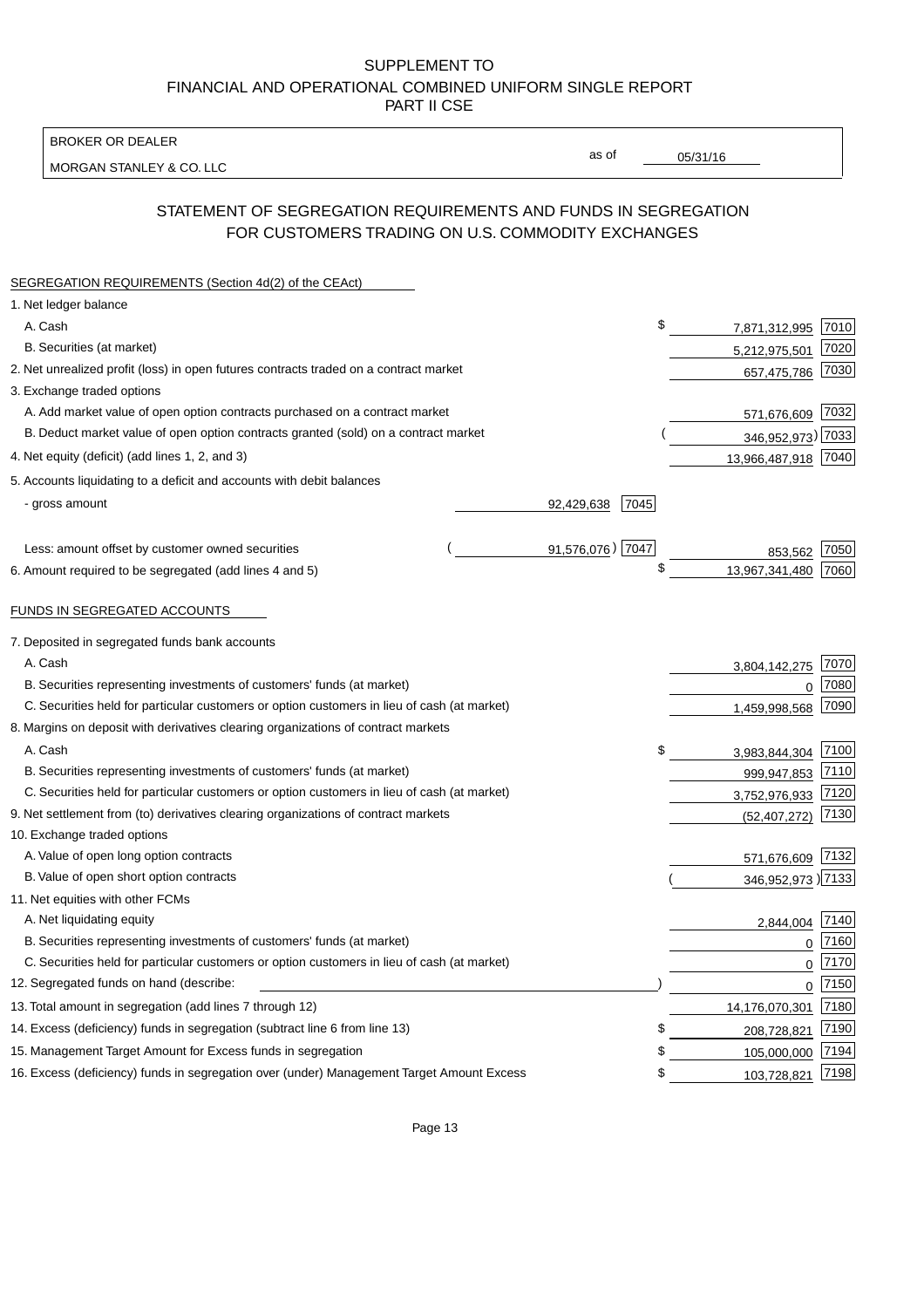| <b>BROKER OR DEALER</b>                                                                                  | as of                    |          |                     |
|----------------------------------------------------------------------------------------------------------|--------------------------|----------|---------------------|
| MORGAN STANLEY & CO. LLC                                                                                 |                          | 05/31/16 |                     |
| STATEMENT OF SEGREGATION REQUIREMENTS AND FUNDS IN SEGREGATION<br>FOR CUSTOMERS' DEALER OPTIONS ACCOUNTS |                          |          |                     |
| 1. Amount required to be segregated in accordance<br>with Commission regulation 32.6                     | \$                       |          | $\frac{0}{2}$  7200 |
| 2. Funds in segregated accounts                                                                          |                          |          |                     |
| A. Cash                                                                                                  | \$<br> 7210 <br>$\Omega$ |          |                     |
| B. Securities (at market)<br>C. Total                                                                    | 7220<br>$\Omega$         |          | 7230<br>U           |
| 3. Excess (deficiency) funds in segregation                                                              |                          |          |                     |
| (subtract line 2.C from line 1)                                                                          |                          |          | 0 7240              |
|                                                                                                          |                          |          |                     |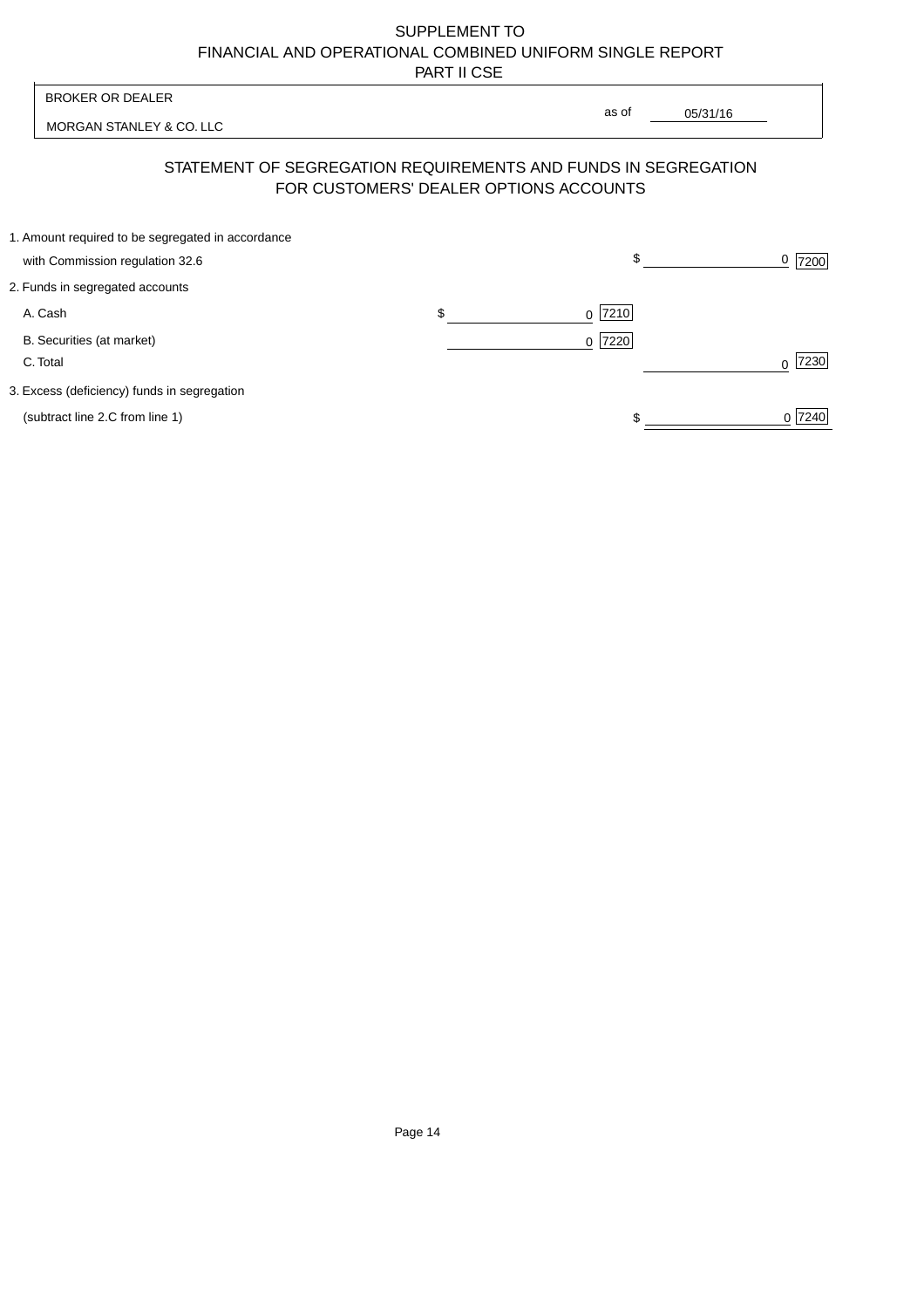PART II CSE

| BROKER OR DEALER         |       |          |
|--------------------------|-------|----------|
| MORGAN STANLEY & CO. LLC | as of | 05/31/16 |
|                          |       |          |

### STATEMENT OF SECURED AMOUNTS AND FUNDS HELD IN SEPARATE ACCOUNTS PURSUANT TO COMMISSION REGULATION 30.7

#### FOREIGN FUTURES AND FOREIGN OPTIONS SECURED AMOUNTS

| Amount required to be set aside pursuant to law, rule or regulation of a foreign government<br>or a rule of a self-regulatory organization authorized thereunder |                    | \$<br>0             | 7305 |
|------------------------------------------------------------------------------------------------------------------------------------------------------------------|--------------------|---------------------|------|
| 1. Net ledger balance - Foreign Futures and Foreign Option Trading - All Customers                                                                               |                    |                     |      |
| A. Cash                                                                                                                                                          |                    | \$<br>2,223,874,693 | 7315 |
| B. Securities (at market)                                                                                                                                        |                    | 1,740,560,966       | 7317 |
| 2. Net unrealized profit (loss) in open futures contracts traded on a foreign board of trade                                                                     |                    | 214,786,782         | 7325 |
| 3. Exchange traded options                                                                                                                                       |                    |                     |      |
| A. Market value of open option contracts purchased on a foreign board of trade                                                                                   |                    | 35,271,785          | 7335 |
| B. Market value of open contracts granted (sold) on a foreign board of trade                                                                                     |                    | (15, 730, 957)      | 7337 |
| 4. Net equity (deficit) (add lines 1.2. and 3.)                                                                                                                  |                    | \$<br>4,198,763,269 | 7345 |
| 5. Accounts liquidating to a deficit and accounts with                                                                                                           |                    |                     |      |
| debit balances - gross amount                                                                                                                                    | 7351<br>32,552,009 |                     |      |
| Less: amount offset by customer owned securities                                                                                                                 | 32,327,245) 7352   | 224,764             | 7354 |
| 6. Amount required to be set aside as the secured amount - Net Liquidating Equity Method (add lines 4 and 5)                                                     |                    | \$<br>4,198,988,033 | 7355 |
| 7. Greater of amount required to be set aside pursuant to foreign jurisdiction (above) or line 6.                                                                |                    | \$<br>4,198,988,033 | 7360 |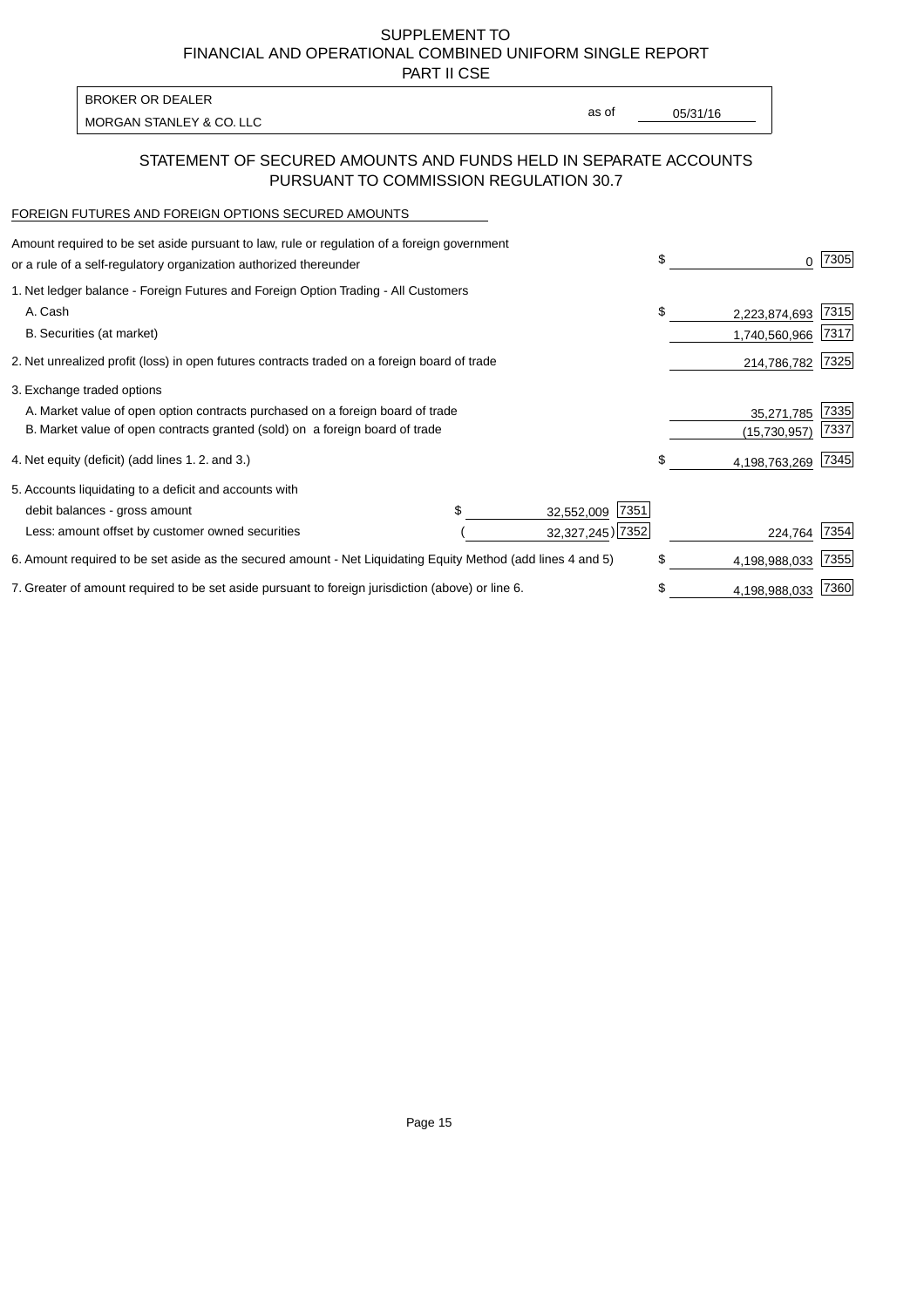BROKER OR DEALER

MORGAN STANLEY & CO. LLC

05/31/16

as of

## STATEMENT OF SECURED AMOUNTS AND FUNDS HELD IN SEPARATE ACCOUNTS PURSUANT TO COMMISSION REGULATION 30.7

#### FUNDS DEPOSITED IN SEPARATE REGULATION 30.7 ACCOUNTS

| 1. Cash in banks                   |                                                                                                                      |      |                                  |            |                    |
|------------------------------------|----------------------------------------------------------------------------------------------------------------------|------|----------------------------------|------------|--------------------|
|                                    | A. Banks located in the United States                                                                                |      | \$<br>504,959,861 7500           |            |                    |
|                                    | B. Other banks qualified under Regulation 30.7                                                                       |      |                                  |            |                    |
| Name(s):                           | 0                                                                                                                    | 7510 | 316,404,554 7520 \$              |            | 821,364,415 7530   |
| 2. Securities                      |                                                                                                                      |      |                                  |            |                    |
|                                    | A. In safekeeping with banks located in the United States                                                            |      | \$<br>522,449,996 7540           |            |                    |
|                                    | B. In safekeeping with other banks qualified under Regulation 30.7                                                   |      |                                  |            |                    |
| Name(s):                           | 0                                                                                                                    | 7550 |                                  | $0$ 7560   | 522,449,996 7570   |
|                                    | 3. Equities with registered futures commission merchants                                                             |      |                                  |            |                    |
| A. Cash                            |                                                                                                                      |      | \$                               | $0$ 7580   |                    |
| <b>B.</b> Securities               |                                                                                                                      |      |                                  | $0$ 7590   |                    |
|                                    | C. Unrealized gain (loss) on open futures contracts                                                                  |      |                                  | $0$ 7600   |                    |
| D. Value of long option contracts  |                                                                                                                      |      |                                  | $0$ 7610   |                    |
| E. Value of short option contracts |                                                                                                                      |      |                                  | $0$ ) 7615 | 0 7620             |
|                                    | 4. Amounts held by clearing organizations of foreign boards of trade                                                 |      |                                  |            |                    |
| Name(s):                           | <u> 1989 - Johann Barn, mars eta bat erroman erroman erroman erroman erroman erroman erroman erroman erroman err</u> | 7630 |                                  |            |                    |
| A. Cash                            |                                                                                                                      |      | \$                               | 0 7640     |                    |
| <b>B.</b> Securities               |                                                                                                                      |      |                                  | $0$ 7650   |                    |
|                                    | C. Amount due to (from) clearing organizations - daily variation                                                     |      |                                  | $0$ 7660   |                    |
| D. Value of long option contracts  |                                                                                                                      |      |                                  | $0^{7670}$ |                    |
|                                    | E. Value of short option contracts                                                                                   |      |                                  | $0$ ) 7675 | $0^{7680}$         |
|                                    | 5. Amounts held by members of foreign boards of trade                                                                |      |                                  |            |                    |
| Name(s):                           | 0                                                                                                                    | 7690 |                                  |            |                    |
| A. Cash                            |                                                                                                                      |      | \$<br>1,609,896,844 7700         |            |                    |
| <b>B.</b> Securities               |                                                                                                                      |      | 1,218,110,970 7710               |            |                    |
|                                    | C. Unrealized gain (loss) on open futures contracts                                                                  |      | 214,784,523 7720                 |            |                    |
| D. Value of long option contracts  |                                                                                                                      |      | 35,271,785 7730                  |            |                    |
|                                    | E. Value of short option contracts                                                                                   |      | $(15,730,957)$ <sup>)</sup> 7735 |            | 3,062,333,165 7740 |
|                                    | 6. Amounts with other depositories designated by a foreign board of trade                                            |      |                                  |            |                    |
| Name(s):                           | 0                                                                                                                    | 7750 |                                  |            | 0 7760             |
|                                    |                                                                                                                      |      |                                  |            | 0 7765             |
|                                    | 8. Total funds in separate section 30.7 accounts                                                                     |      |                                  | \$         | 4,406,147,576 7770 |
|                                    | 9. Excess (deficiency) set Aside Funds for Secured Amount (subtract Line 7 Secured                                   |      |                                  |            |                    |
| Statement page 15 from Line 8)     |                                                                                                                      |      |                                  | \$         | 207,159,543 7380   |
|                                    | 10. Management Target Amount for Excess funds in separate section 30.7 accounts                                      |      |                                  | \$         | 105,000,000 7780   |
|                                    | 11. Excess (deficiency) funds in separate 30.7 accounts over (under) Management Target                               |      |                                  | \$         | 102,159,543 7785   |
|                                    |                                                                                                                      |      |                                  |            |                    |